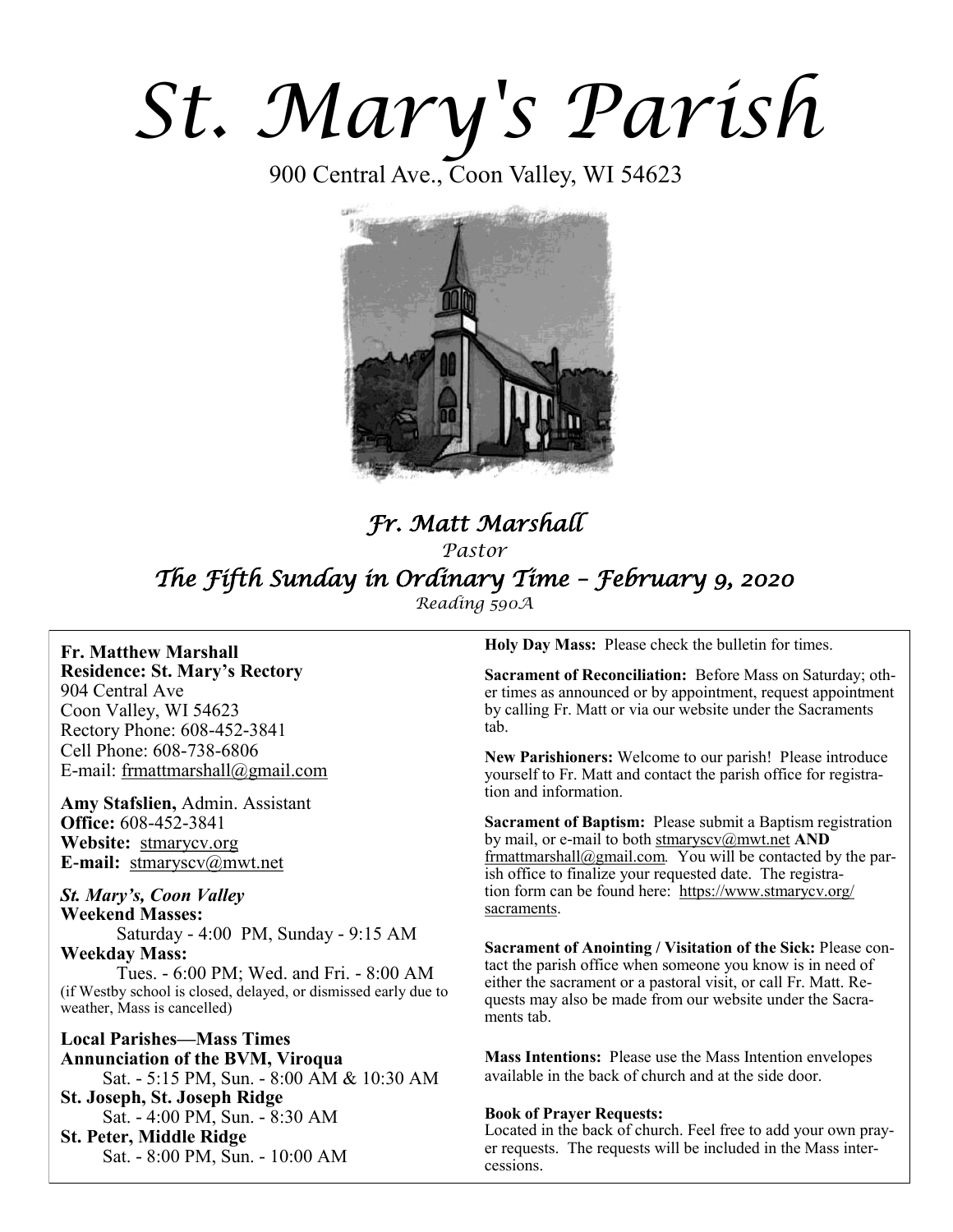# *St. Mary's Parish, Coon Valley, WI The Fifth Sunday in Ordinary Time*

### **SUNDAY, FEBRUARY 9, 2020**

- 1) Isaiah 58:7-10
- 2) 1 Corinthians 2:1-5
- 3) Matthew 5:13-16

FOCUS: We are the salt of the earth.



Light is an important image in our readings today. True disciples of Jesus witness to others and help illuminate their way to God. As salt of the earth, our deeds must always lead others to Christ, or else we are like flavorless salt.

### LITURGY OF THE WORD

In the first reading from Isaiah, the Lord says to care for others, and then *your light shall break forth like the dawn*. Saint Paul writes to the Corinthians of Christ crucified. In the Gospel, Jesus tells his disciples they are *salt of the earth* and *the light of the world*.

| <b>Giving Last Week</b>                  | Week 05                     | 2/2/2020   |
|------------------------------------------|-----------------------------|------------|
| Adult Envelopes \$1,045.00 Needed Weekly |                             | \$1,900.00 |
| Offertory                                | \$144.00 Received This Week | \$1,419.00 |
| Memorials                                | $$100.00 \rm{YTD}$ Needed   | \$9,500.00 |
| <b>CCHD</b>                              | \$55.00 YTD Received        | \$7,498.00 |
| <b>Total</b>                             | \$853.00 Difference         | (2,002.00) |
| 40 Env. Received                         |                             |            |



## Mass Intentions

We have the following dates available for the next few months: Feb. 25 & 28. Mar. 3, 4, 6, 10, 11, 20, 27, **29,** & 31. Apr. 15, 16, 24, **26,** &28 Please use the Mass Intention Envelopes located in the back and by the side door to request a Mass. Thank you.

Feb.  $08 - 4:00$  PM  $\sim \text{\textup{t}}$  Robert Welsh Feb. 09 - 9:15 AM  $\sim$  †Ken and Irene Roesler Feb. 11 - 6:00 PM  $\sim$  Our Parish Family Feb. 12 - 8:00 AM  $\sim$  †Richard Tronick Feb. 14 - 8:00 AM  $\sim$  Our Parish Family Feb. 15 - 4:00 PM  $\sim$  †Deceased members of the Roskos and Roningen Families Feb. 16 - 9:15 AM  $\sim$  †Arlene Seichter

| <b>Annual Appeal 2019-2020</b>                      |                      |                       |  |  |
|-----------------------------------------------------|----------------------|-----------------------|--|--|
| As of 02/07/2020                                    | <b>Total Pledged</b> | <b>Total Payments</b> |  |  |
| Pledged/Paid                                        | \$14,545.00          | \$13,845.00           |  |  |
| <b>Target Amount</b>                                | \$11,755.00          | \$11,755.00           |  |  |
| <b>Under Target</b>                                 | \$2,790.00           | \$2,090.00            |  |  |
| Percent Pledged: 123.73%, Percent Received: 117.78% |                      |                       |  |  |
| Number Contributing:                                |                      |                       |  |  |

*WE HAVE REACHED OUR TARGET!!! ALL DONATIONS FROM THIS POINT FORWARD WILL BE RETURNED TO THE PARISH!*  Thank you all who have donated! Extra cards and

envelopes are located at the church doors, or you may give online at: https://diolc.org/donate-online, under Designation, choose: 2019 (445) St. Mary Parish. Keep in mind that any money donated beyond the goal is returned to the parish untaxed by the Diocese.

# Next Week in Service

If you are not able to be at the Mass scheduled below, please find a substitute. Thank you

|                             | Sat., Feb. 15<br>4:00 PM                                       | <b>Sun., Feb 16</b><br>9:15 AM |
|-----------------------------|----------------------------------------------------------------|--------------------------------|
| Servers:                    | <b>Volunteers</b>                                              | <b>Volunteers</b>              |
| Reader (s):                 | Jeana LeJeune                                                  | Carol Roesler                  |
| Communion<br>Minister (s):  | Mary Gajewski                                                  | John Roesler                   |
| Ushers:                     | Andy LeJeune and<br><b>Volunteer</b>                           | Dan VonFeldt and<br>Volunteer  |
| Money<br>Counters:          | Mike Kammel and Mark Boland                                    |                                |
| Altar Server<br>sign up at: | https://www.signupgenius.com/<br>go/5080d49aead2ea1fb6-server4 |                                |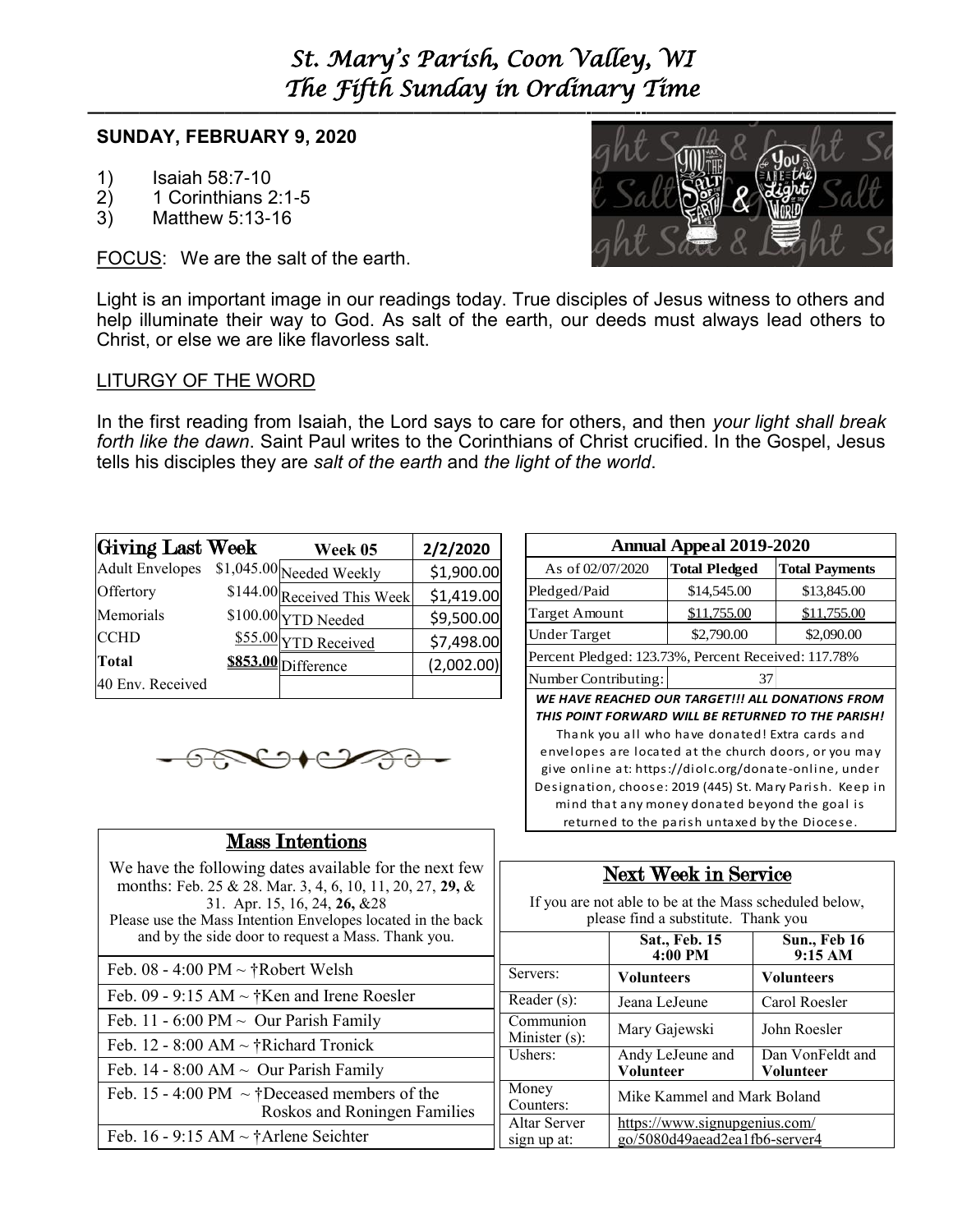| <b>Upcoming Events/Calendar</b> |                      |                                                      |  |
|---------------------------------|----------------------|------------------------------------------------------|--|
| Feb. 9                          | After<br>Mass        | Religious Education Classes/Trip to<br>the Synagogue |  |
| Feb. 16                         |                      | <b>NO Religious Education Classes</b>                |  |
| Feb. 19                         | 6:30 PM              | Parish Council Meeting                               |  |
| Feb 23                          | After<br><b>Mass</b> | <b>Religious Education Classes</b>                   |  |
| Feb. 26                         | 8:00 AM              | NO morning Mass this day                             |  |
| Feb 26                          | 7:00 PM              | <b>Ash Wednesday Service</b>                         |  |
| Feb. 26<br>to Mar. 4            |                      | Fr. Matt on call at the hospitals in La<br>Crosse.   |  |
| Mar. 1                          | After<br>Mass        | <b>Religious Education Classes</b>                   |  |
| Mar. 3                          | 6:00 PM              | Mass and Stations of the Cross                       |  |
| Mar. 6                          | 8:00 AM              | Mass and First Friday Adoration                      |  |
| Mar. 8                          |                      | NO Religious Education Classes                       |  |
| Mar. 10                         | 6:00 PM              | Mass and Stations of the Cross                       |  |
| Mar. 15                         | After<br>Mass        | Religious Education Classes                          |  |
| Mar. 17                         | 6:00 PM              | Mass and Stations of the Cross                       |  |
| Mar. 22                         | After<br>Mass        | Religious Education Classes                          |  |
| Mar. 24                         | 6:00 PM              | Mass and Stations of the Cross                       |  |
| Mar. 29                         | After<br><b>Mass</b> | <b>Religious Education Classes</b>                   |  |
| Mar. 31                         | 6:00 PM              | Mass and Stations of the Cross                       |  |
| Apr. 3                          | 8:00 AM              | Mass and First Friday Adoration                      |  |
| Apr. 5                          | After<br>Mass        | <b>Religious Education Classes</b>                   |  |

# Parish Announcements

#### **Bagels and Bibles**

If you enjoyed our parish visit to the synagogue, or if you and parishes at foryourmarriage.org/celebrate-national-marriage didn't have a chance to join that day, consider joining Fr. -week/ Matt for **Bagels and Bible** at Congregation Sons of Abraham (1820 Main St. La Crosse). We are meeting Tuesday March 25th at noon. Bagels and Bible is a Bible study group hosted by the Jewish community of La Crosse. Fr. Matt and Rabbi Brian read the Scriptures together with others who are interested in discussing the Word of God. All are welcome to join for conversation and learning about faith. Bagels and lox provided by the Congregation. No cost. We are discussing the Book of Genesis. Bibles provided.  $\sim$  Fr. Matt

#### **Father On-Call Schedule**

Fr. Matt on-call at both Gundersen and Mayo from Wed. Feb. 26th to Wed. Mar. 4th. Please allow extra time for Fr. Matt to respond to parish concerns.

#### **Catholic Campaign for Human Development Collection**

Thank you for your generous support last week for the collection for the Catholic Campaign for Human Development! Your contributions will be used to support those on the margins who are living in poverty in the United States. If you missed the collection, it's not too late to give! Please use the envelopes in the pews or visit www.usccb.org/ nationalcollections.

#### **Having/Had a 50th Wedding Anniversary in 2020**

The Diocese of La Crosse is again sponsoring 50th Jubilee Wedding Anniversary Celebrations for those couples celebrating fifty years of marriage. Please contact the parish office if you are celebrating your 50th Wedding Anniversary anytime during the year of 2020 to add your names to the list. Couples will be invited to celebrate with Bishop William Callahan on June 14, 2020 at Christ the King Chapel – La Crosse.



# **Order Anything on Amazon? Use Amazon Smile!**

*Amazon Smile* is the charitable arm of Amazon.com, please choose St. Mary's Parish every time you make a purchase through Amazon Smile. Log in to: [amazon.com/smile](http://amazon.com/smile) and click the word "supporting" under the search bar. You can search for St. Mary's by typing, "St. Mary Parish Coon Valley" **or simply click the link on our parish website: <stmarycv.org>**

# Diocesan/Local Announcements

#### **National Marriage Week February 7-14**

This annual observance is a great prompt for everyone to reflect on the gift marriage is to our Church and our country, as well as an opportunity for couples to build up their own marriages. All married couples are encouraged to spend a little time on a 7-day virtual retreat titled "Stories from the Domestic Church." This and other valuable resources are available for couples, pastors,

> **Today's Marriage Tip**  As Valentine's Day approaches, give your spouse a gift of memory. If you haven't already, memorize your wedding vows. Few people like to memorize, but it's a way to keep you vows always in mind.

#### **Coulee Region Mardi Gras**

*2020 Fat Tuesday Celebration*, February 25 For more information and ticketing, visit: [https://](https://www.lacrossemardigras.com/) [www.lacrossemardigras.com/](https://www.lacrossemardigras.com/)

*(Continued on page 4)*